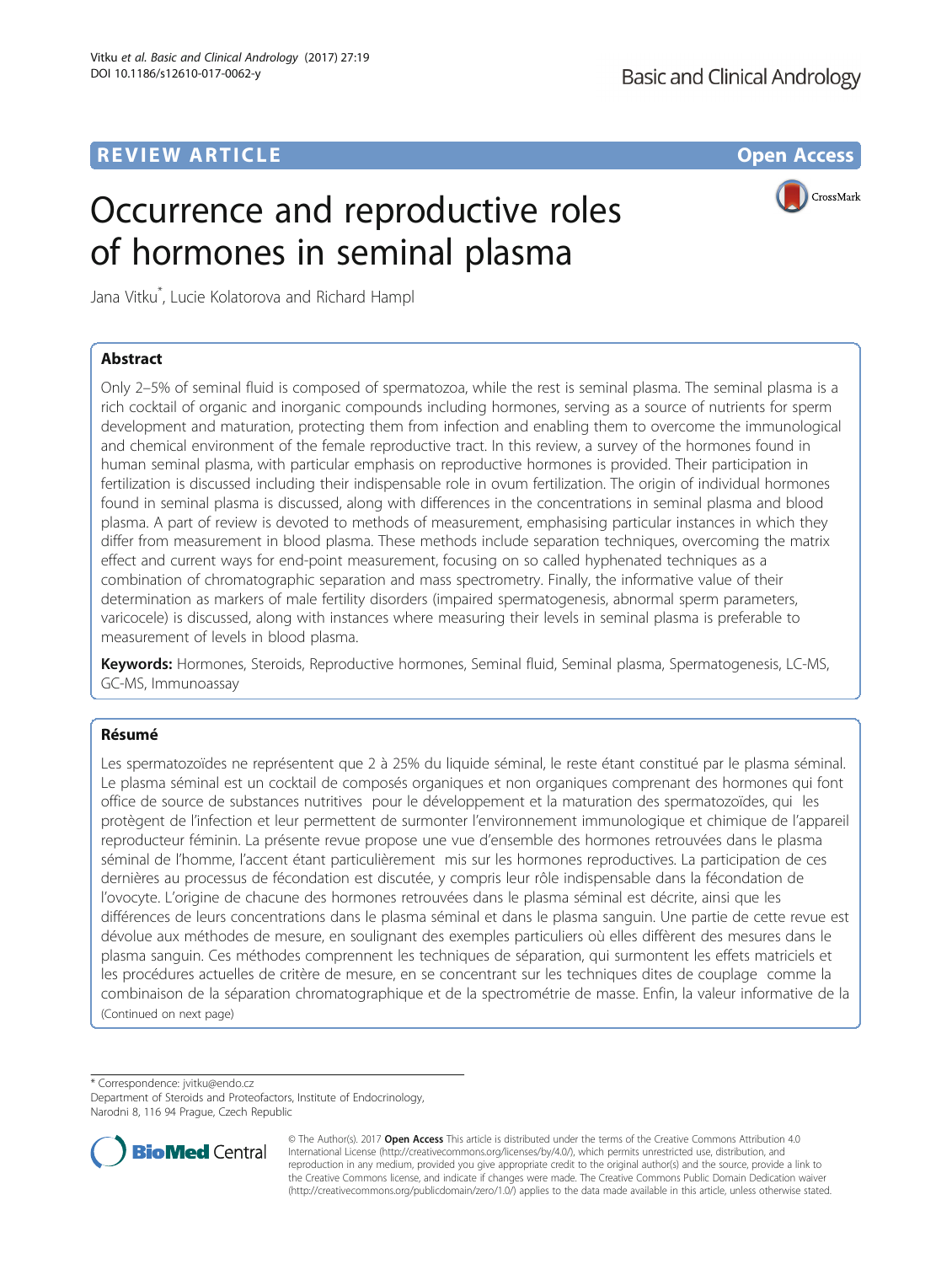## (Continued from previous page)

détermination de ces hormones en tant que marqueurs des anomalies de la fertilité masculine (spermatogenèse altérée, paramètres spermatiques anormaux, varicocèle) est discutée, ainsi que les situations où la mesure de leurs taux dans le plasma séminal est préférable à celle du plasma sanguin.

Mots-clés: Hormones, Stéroïdes, Hormones reproductives, Liquide séminal, Spermatogenèse, LC-MS, GC-MS, Dosage immunologique

# Background

# The role of seminal plasma in reproduction

Only 2–5% of the seminal fluid is composed of spermatozoa, while the rest is seminal plasma. Seminal plasma acts as a transport medium enabling the penetration of a spermatozoon into the ovum at conception. It provides several indispensable roles: First it serves as a nutritive source for the spermatozoa during their journey through the female reproductive tract. Secondly, it protects from infection and other injurious and toxic agents. Finally, due to its unique composition, it enables spermatozoa to overcome the hostile chemical and immunological milieu of the vagina. The normal [vagina](https://en.wikipedia.org/wiki/Vagina)l environment is [acidic](https://en.wikipedia.org/wiki/Acidic), caused by [lactic acid](https://en.wikipedia.org/wiki/Lactic_acid) produced by the native microflora. Seminal plasma on the contrary contains basic [amines](https://en.wikipedia.org/wiki/Amines) (e.g. [putrescine](https://en.wikipedia.org/wiki/Putrescine), [spermine](https://en.wikipedia.org/wiki/Spermine), [spermidine](https://en.wikipedia.org/wiki/Spermidine) and [cadaverine\)](https://en.wikipedia.org/wiki/Cadaverine), serving as a buffer to neutralize vaginal acidic conditions. In addition, the vaginal environment is rich in immune cells, the effect of which may be compensated for by various immuno-active molecules from the seminal plasma such as prostanoids (prostaglandins, leukotriens) [[1\]](#page-9-0), cytokines [\[2](#page-9-0), [3\]](#page-9-0) and last but not least glucocorticoids [[4\]](#page-9-0). Since sperm cells carry genetic information, it is very important to protect their [DNA](https://en.wikipedia.org/wiki/DNA) from acidic denaturation.

To fulfil all these tasks the seminal plasma contains a complex array of [organic](https://en.wikipedia.org/wiki/Organic_compound) and [inorganic](https://en.wikipedia.org/wiki/Inorganic) constituents. A large portion consists of nutritive substrates, primarily fructose, citric acid, lactic acid, amino acids and other precursors of main metabolic pathways. There are more than 200 proteins, especially enzymes (such as various proteases, phosphatases etc.), as well as phospholipids, vitamins, antioxidants, and inorganic ions.

Hormones of all kinds are also found among the constituents of seminal plasma. Here we focus on steroids and other reproductive hormones, and their roles. A list of steroids found in human seminal plasma with average concentrations as measured by various authors and methods is shown in Table [1](#page-2-0). For comparison, when available, we provide their corresponding blood levels as measured in our laboratory. The collected data from various authors until roughly 2011 were published under Reference [[5\]](#page-9-0). The most striking differences in the ranges of reported physiological values may be seen in the cases of testosterone, androstenedione and especially estradiol. These discrepancies may be at least partially ascribed to different methodologies, based mainly on immunoassays or more or less advanced chromatographic techniques.

In this review the selection of the literature on hormones and in particular steroids in human seminal plasma is provided, using various combinations of key words as seminal plasma, hormone, steroid, androgens, estrogens, origin etc. Thereafter the most relevant reviews were retrieved and the principle original papers cited.

# The role of sex steroids in ovum fertilization

Steroids, in concert with other components of the seminal plasma as well as from the fluid of the female reproductive tract, influence the process of penetration of the sperm into the ovum. It includes events known as capacitation of spermatozoa and the final penetration into the ovum by release of proteolytic enzymes ("acrosome reaction"). The most effective is progesterone, which is abundant in the fluid of the female reproductive tract. Through its putative membrane receptors on the human spermatozoon membrane progesterone triggers a cascade of rapid non-genomic effects such as a calcium influx, the tyrosine phosphorylation of sperm proteins, a chloride efflux and an increase of cAMP, finally resulting in activation of spermatozoa by the induction of capacitation, increased motility and the activation of proteolytic enzymes responsible for penetration of the sperm across the ovum membrane [\[6](#page-9-0), [7](#page-9-0)]. However, progesterone is not the only steroid hormone modulating the acrosome reaction. Of interest may be the finding that cholesterol, the precursor of all steroid hormones, may act as an inhibitor of the progesterone effect [\[8\]](#page-9-0).

Besides progesterone, other steroid hormones are present in both the female reproductive tract and in seminal plasma, and contribute to modulation the above processes [\[9](#page-9-0)]. Some in vitro studies have been undertaken to understand the effects of steroid sex hormones: human spermatozoa were incubated with testosterone [[10\]](#page-9-0) or estradiol [[11\]](#page-9-0), and the acrosome reaction was assessed by staining with Hoechst 33,258 and fluorescein isothiocyanate-conjugated P. sativum agglutinin lectin. While no convincing effect of testosterone was found [[10\]](#page-9-0), estradiol acted as an inhibitor [[11\]](#page-9-0).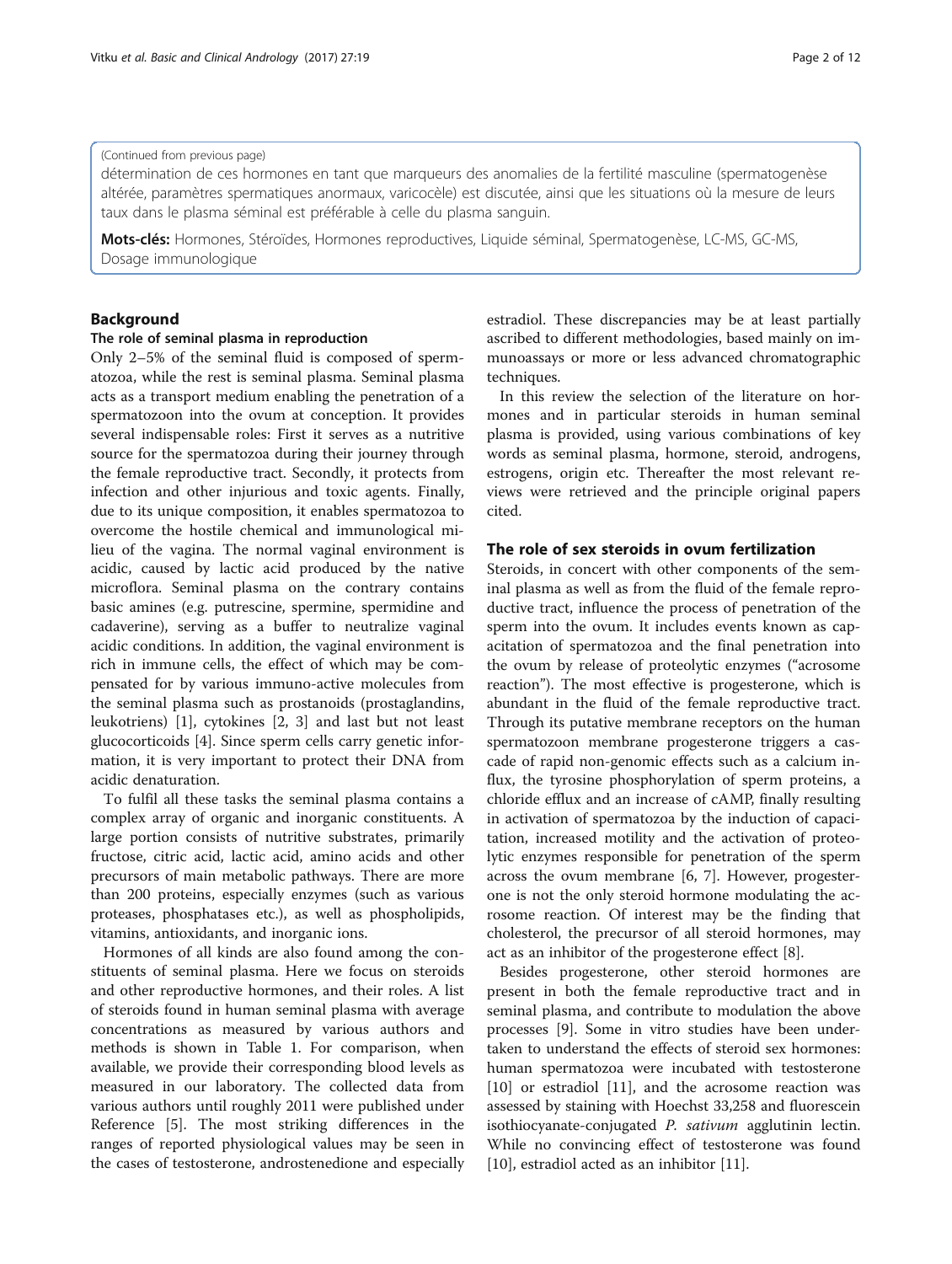<span id="page-2-0"></span>Table 1 Levels of hormonal steroids and some of their precursors and metabolites in human seminal plasma and blood serum of fertile men

| Steroid                                   | Seminal plasma concentration | Plasma/serum concentration | References    |
|-------------------------------------------|------------------------------|----------------------------|---------------|
| Androstanediol (5α-androstane-3α17β-diol) | $0.21 - 1.25$                |                            | $[9]$         |
| Androstenedione (4-androstene-3,17-dione) | $0.30 - 2.00$                | $3.0 - 5.0$                | See Ref. [5]  |
|                                           | $1.20 - 2.96$                |                            | $[9]$         |
|                                           | 0.056 (0.035-0.087)          | 2.036 (1.857-2.228)        | [103]         |
|                                           | $3.65 \pm 1.63$              |                            | $[128]$       |
| Cortisol                                  | 59-176                       | 140-690                    | See Ref. [5]  |
|                                           | $13(10-15)$                  | 292 (267-320)              | [103]         |
| Cortisone                                 | 20.6 (18.8-22.4)             | 71.6 (68.0-75.5)           | [103]         |
| Dehydroepiandrosterone (DHEA)             | $23.4 \pm 10.9$              | $24.3 \pm 10.3$            | $[14]$        |
|                                           | $4.9(3.9-6.1)$               | 14.9 (13.2-16.8)           | [103]         |
| Dehydroepiandrosterone sulfate (DHEAS)    | 1400                         | $6850$ <sup>a</sup>        | See Ref. [35] |
| Dihydrotestosterone                       | $1.1 - 1.9$                  | $0.87 - 2.6$               | See Ref. [5]  |
|                                           | 0.775 (0.634-0.933)          |                            | [103]         |
| Estrone                                   | 0.016 (0.014-0.018)          | $0.085(0.070 - 0.100)$     | [103]         |
| Estradiol                                 | $0.2 - 0.6$                  | below 0.18                 | See Ref. [5]  |
|                                           | $0.015 - 0.066$              |                            | $[9]$         |
|                                           | $0.256 \pm 0.073$            |                            | $[40]$        |
|                                           | $0.242 \pm 0.055$            | $0.086 \pm 0.023$          | $[65]$        |
|                                           | $0.070 \pm 0.009$            |                            | [101]         |
|                                           | $0.014 (0.012 - 0.017)$      | $0.062$ $(0.051 - 0.077)$  | [103]         |
|                                           | $0.596 \pm 0.193$            | $0.095 \pm 0.04$           | [116]         |
| Estriol                                   | $0.149(0.114 - 0.191)$       | $0.031$ $(0.021 - 0.049)$  | [103]         |
| 7a-Hydroxy-DHEA                           | $1.67 \pm 0.66$              | $1.41 \pm 0.77$            | $[14]$        |
|                                           | $0.903$ $(0.782 - 1.045)$    | $0.913(0.801 - 1.041)$     | [103]         |
| 7β-Hydroxy-DHEA                           | $1.45 \pm 0.67$              | $1.23 \pm 0.60$            | $[14]$        |
|                                           | $0.210(0.174 - 0.246)$       | 0.489 (0.437-0.545)        | [103]         |
| 16a-Hydroxy-DHEA                          | $1.06 \pm 0.15$              | $0 - 1.86$                 | $[15]$        |
| 17-Hydroxy pregnenolone                   | $0.358(0.271 - 0.463)$       | 4.933 (4.241-5.715)        | $[103]$       |
| 17a-Hydroxyprogesterone                   | $1.62 \pm 1.26$              | $1.30 - 5.40^{b}$          | [128]         |
| 7-oxo-DHEA                                | $0.116(0.089 - 0.145)$       | $0.129(0.106 - 0.159)$     | [103]         |
| Pregnenolone                              | $0.626$ (0.537-0.730)        | 1.138 (0.916-1.390)        | [103]         |
| Progesterone                              | $1.43 \pm 0.56$              | $0 - 3.20^{b}$             | $[128]$       |
| Testosterone                              | $0.3 - 4.6$                  | $10 - 35$                  | See Ref. [5]  |
|                                           | $1.18 - 8.32$                | $10.0 - 32.2$              |               |
|                                           | $0.07$ $(0.04 - 0.11)$       | $11.5(10.6 - 12.4)$        | [103]         |

The concentration ranges or means  $\pm$  S.D. or means with 95.0% confidence intervals in parenthesis in nmol/L are shown <sup>a</sup>Strongly dependent on age, <sup>b</sup>Data from author's laboratory

# Other steroids in seminal plasma

In addition to the male and female sex steroids, many other hormonal steroids and their precursors and metabolites have been detected in seminal plasma (Table 1). Their concentrations are in most instances (but not always) lower than in blood, due to their passage through accessory sex organs or their in situ biosynthesis. Interestingly, the ratio of biologically active hormones to their inactive counterparts (cortisol/cortisone, testosterone/ androstenedione, estradiol/estrone), reflects the activity of steroid metabolizing enzymes. These enzymes include e.g. 11β-hydroxysteroid dehydrogenase of both isotypes in semen [[12\]](#page-9-0) and 17β-hydroxysteroid dehydrogenase [[13](#page-9-0)] in spermatozoa. Their eventual role in maintaining an optimal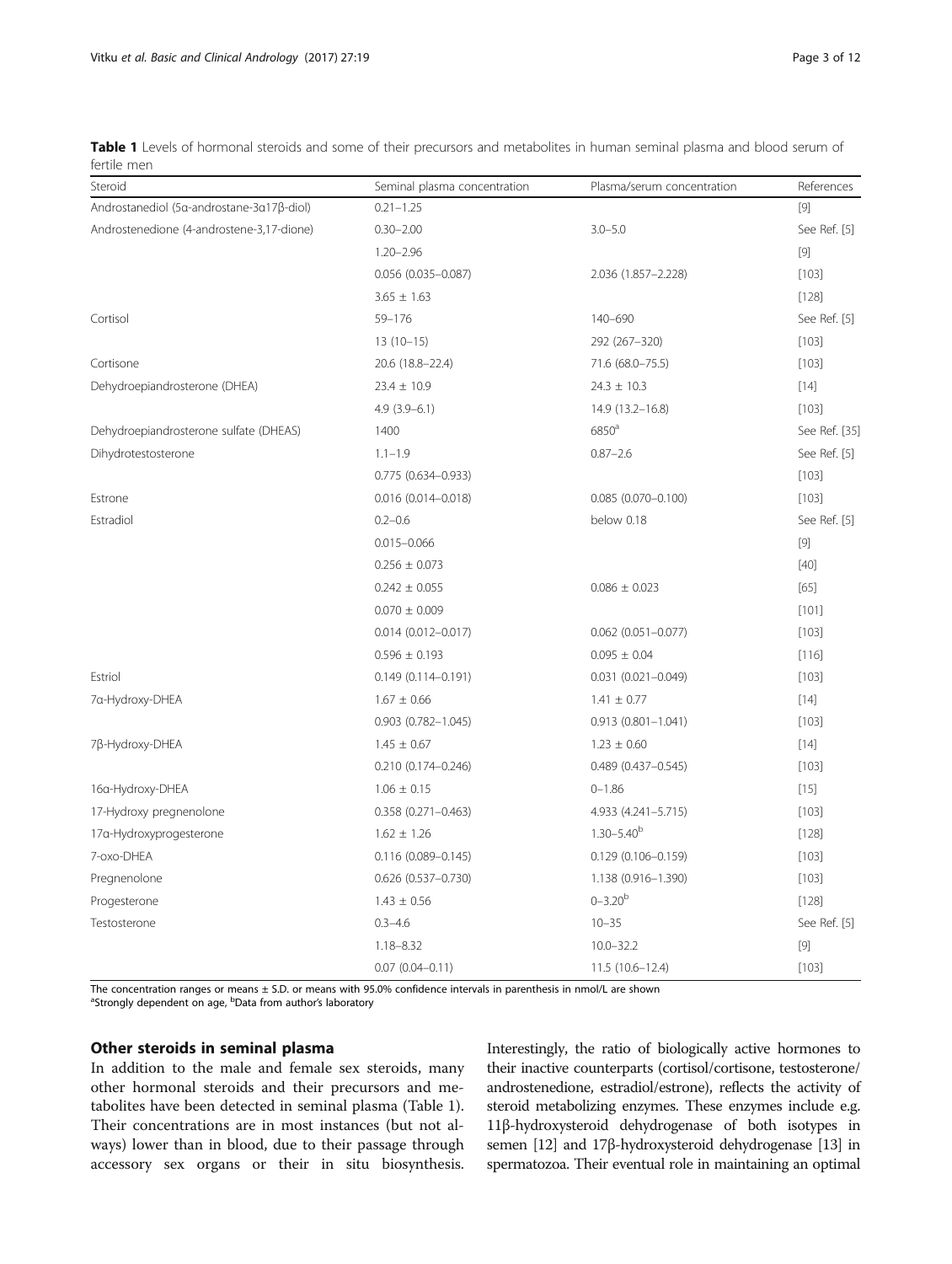seminal environment is not clear, but measurement of the enzyme activity in ejaculate may be useful for the diagnostics of male reproductive disorders.

With respect to the immune cells patrolling the female reproductive tract, besides prostanoids and related immunoactive molecules, the seminal plasma contains steroids with immunomodulatory properties. Both immunosuppressive cortisol and immunoprotective dehydroepiandrosterone (DHEA) and even its 7-oxygenated metabolites, believed to be the truly active DHEA metabolites, have been found in seminal plasma [\[14\]](#page-9-0). Another DHEA metabolite - 16α-hydroxy-DHEA - was hypothesized a counter regulatory steroid to 7-oxygenated steroids [\[15](#page-9-0)].

One of the substantive functions of the seminal fluid is also maintaining the electrolyte balance. From this point of view, the finding of an intrinsic renin-angiotensin system in the epididymis and some of it components also in testis, prostate and even in semen is of interest [\[16](#page-9-0)]. Information about aldosterone concentrations seems to be lacking in the literature.

Vitamin D (VD) and its active metabolite 1,25-dihydroxycholecalciferol are among the major hormones responsible for calcium homeostasis. The influx of  $Ca^{2+}$ participates in the acrosome reaction and calcium is present in remarkable concentrations in seminal plasma [[17\]](#page-9-0), the detailed mechanism was studied recently [\[18](#page-9-0)]. Human spermatozoa contain all the necessary machinery for its actions, including the VD receptor and VD

metabolizing enzymes, the expression of which in human spermatozoa serve as positive predictive markers of sperm quality, with both genomic and non-genomic actions operating there [[19](#page-9-0)–[21](#page-9-0)]. Since both VD receptors and estradiol receptors are present in spermatozoa, an interaction between estrogen and VD signalling occurs there, as shown in a recent review [\[22\]](#page-9-0). Surprisingly, there seems to be no data on VD concentrations in seminal plasma, in contrast to numerous reports on blood serum levels [\[23](#page-9-0)], though it might be an interesting marker of male reproductive function.

# Sources of steroids in seminal plasma

The source of most of the organic as well inorganic constituents in seminal plasma is not the testes but rather accessory sexual organs, namely [seminal vesicles,](https://en.wikipedia.org/wiki/Seminal_vesicle) the [prostate,](https://en.wikipedia.org/wiki/Prostate) and the [bulbourethral glands](https://en.wikipedia.org/wiki/Bulbourethral_gland). During emission phase of [ejaculation,](https://en.wikipedia.org/wiki/Ejaculation) part of spermatozoa from epididymis and epididymal fluid passes through the vas deferens and the ejaculatory duct –on each side- to arrive in the prostatic urethra where spermatozoa are mixed with fluid form the prostate and the seminal vesicles. In subsequent expulsion phase, spermatozoa and secretions of the previous glands are mixed with the secretions of the bulbourethral glands. Although the main source of major sex steroids are testicular Leydig cells, the male sexual organs also express the major steroidogenic enzymes as shown in Fig. 1 [[24](#page-9-0)–[34](#page-9-0)].

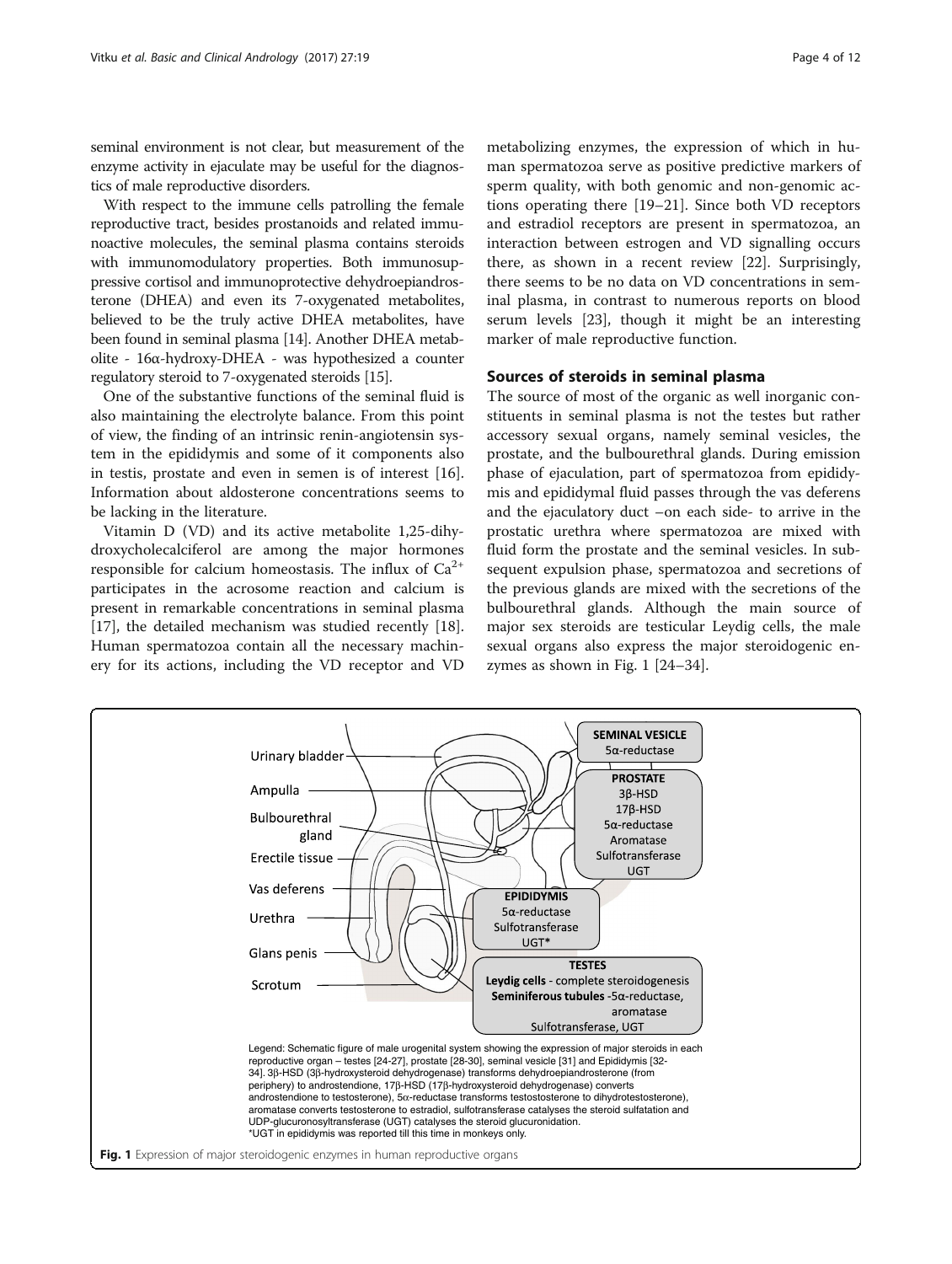The fact that steroid concentrations in seminal plasma differ from, and in many instances do not even correlate with, their blood levels, indicates their different origin [[35\]](#page-9-0). This primarily concerns the major male sex steroid, testosterone [[36\]](#page-9-0). Testosterone is produced by Leydig cells and is secreted into blood and lymph. Since testosterone is necessary for spermatogenesis, it should be reabsorbed by seminiferous tubules where it must overcome hematotesticular barrier, the permeability of which differs for various steroid hormones [\[37](#page-9-0), [38](#page-9-0)]. The seminiferous tubule fluid containing spermatozoa is on its route further enriched by other components from epididymis, seminal vesicles and prostate. Since the latter are also target for androgens, it may be supposed that a portion of testosterone and dihydrotestosterone measured in seminal plasma comes from these glands [\[39](#page-9-0)]. When compared with blood serum levels, concentrations of testosterone in seminal plasma are lower by almost by one order of magnitude, while dihydrotestosterone and progesterone concentrations are within the range similar to those in blood (Table [1\)](#page-2-0).

Estradiol is the only sex steroid with concentrations in some instances higher in seminal plasma than in blood. This reflects the fact that it is synthesized in the male reproductive system by at least three cell types – Leydig and Sertoli cells and in ejaculated spermatozoa, which, in addition possess a high aromatase activity [[5, 40](#page-9-0)].

#### Non-reproductive hormones in seminal plasma

Seminal plasma contains a number of protein/peptide hormones and steroids, as well as some small-molecule hormones such as catecholamines or melatonin. An alphabetical list with the hormone concentrations in seminal plasma and blood plasma/serum (if provided) is shown in Table [2.](#page-5-0)

Gonadotropins, luteinizing hormone (LH), follicle stimulating hormone (FSH) and prolactin were detected in human seminal plasma as early as the 1980s. They are believed to be transported from the blood to semen via accessory sex organs. Levels of FSH are slightly lower and on the contrary LH levels are slightly higher but within the range of those in serum [\[41](#page-9-0)–[44\]](#page-9-0). Prolactin is mostly reported to be higher in seminal plasma [\[45](#page-9-0)–[48\]](#page-9-0).

Hypothalamic nonapeptides, oxytocin and vasopressin (an antidiuretic hormone - ADH) were found in human seminal plasma in the 1990s in amounts in the low pg/mL range. Circulating hormones stem from the hypothalamus and are released by neurohypophysis, but there are also other peripheral sources of these hormones, especially the prostate [\[49](#page-9-0)–[52](#page-9-0)].

Alpha and beta subunits of human chorionic gonadotropin (hCG) have been studied in human seminal plasma over the past 30 years [[41, 53](#page-9-0), [54](#page-10-0)]. The levels of beta-hCG in seminal plasma were found

to be higher than in the serum and to correlate with sperm parameters [[53,](#page-9-0) [54\]](#page-10-0).

Antimüllerian hormone (AMH) and inhibin(s). Quite a bit of attention has been paid to seminal AMH [\[55](#page-10-0)–[64](#page-10-0)] and to a lesser extent to inhibin B, important peptides for male as well as female reproduction [[59](#page-10-0), [61](#page-10-0)]. The first report on AMH in seminal plasma dates from 1996 [[55](#page-10-0)]. The range of physiological AMH concentrations in seminal plasma is reported to be very large – almost two orders of magnitude [\[56, 59](#page-10-0), [61, 62](#page-10-0), [64\]](#page-10-0). It is believed that both hormones well reflect sperm production and the development of Sertoli cells [\[57\]](#page-10-0) and concentrations of both in seminal plasma are higher than in serum [[60](#page-10-0)].

Melatonin, a small molecule produced by the pineal gland, has been also detected in seminal plasma, but its concentrations were approximately one order of magnitude lower than in blood [\[44,](#page-9-0) [65](#page-10-0)]. Its presence in seminal plasma is important with respect to its antioxidant capacity as a radical scavenger [\[66](#page-10-0), [67\]](#page-10-0). Lower levels of both seminal and blood melatonin have repeatedly been found in men with impaired spermatogenesis compared to healthy fertile men [[44](#page-9-0), [68\]](#page-10-0). Furthermore, melatonin has been suggested as a therapeutic for the improvement of sperm motility in assisted reproduction [[67](#page-10-0)].

Catecholamines. There is surprisingly little information about catecholamines in seminal plasma, though they are present in considerable concentrations exceeding the levels in blood plasma. Major catecholamines – noradrenaline and adrenaline and their precursors - 3,4-dihydroxy-phenylalanine (DOPA), and 3,4-dihydroxy-phenyl acetic acid (DOPAC) were measured in seminal plasma from healthy men by HPLC as early as in 2001 [[69\]](#page-10-0). Their role is still the subject of debate. It has been suggested that they participate in immunological processes enabling the penetration of sperm into the female reproductive tract, specifically participating in a local adaptive shift in the balance of T helper lymphocytes (Th) to a dominance of Th2 in the maternal tract [\[70](#page-10-0), [71\]](#page-10-0). However, no correlation has been found between concentrations of any of the catecholamines and semen characteristics [[69](#page-10-0)].

Parathormone and calcitonin. Both of these calcium regulatory peptide hormones have been detected in human seminal plasma [\[72](#page-10-0)–[80\]](#page-10-0), to which they enter from accessory sex organs, especially the prostate [\[78](#page-10-0)]. From the point of view of their role in male reproduction, calcitonin is the more important, and concentrations in the semen are 30 times higher than in blood plasma [\[74](#page-10-0)]. No differences, however, have been found between fertile and infertile men [[76\]](#page-10-0), or between normo-, oligo-, or even azoospermic men [[77\]](#page-10-0). The only finding has been an association of lower calcitonin content in patients with decreased sperm motility [[80](#page-10-0)]. It was demonstrated, that seminal calcitonin participates in calcium regulation during the process of sperm capacitation [\[79\]](#page-10-0).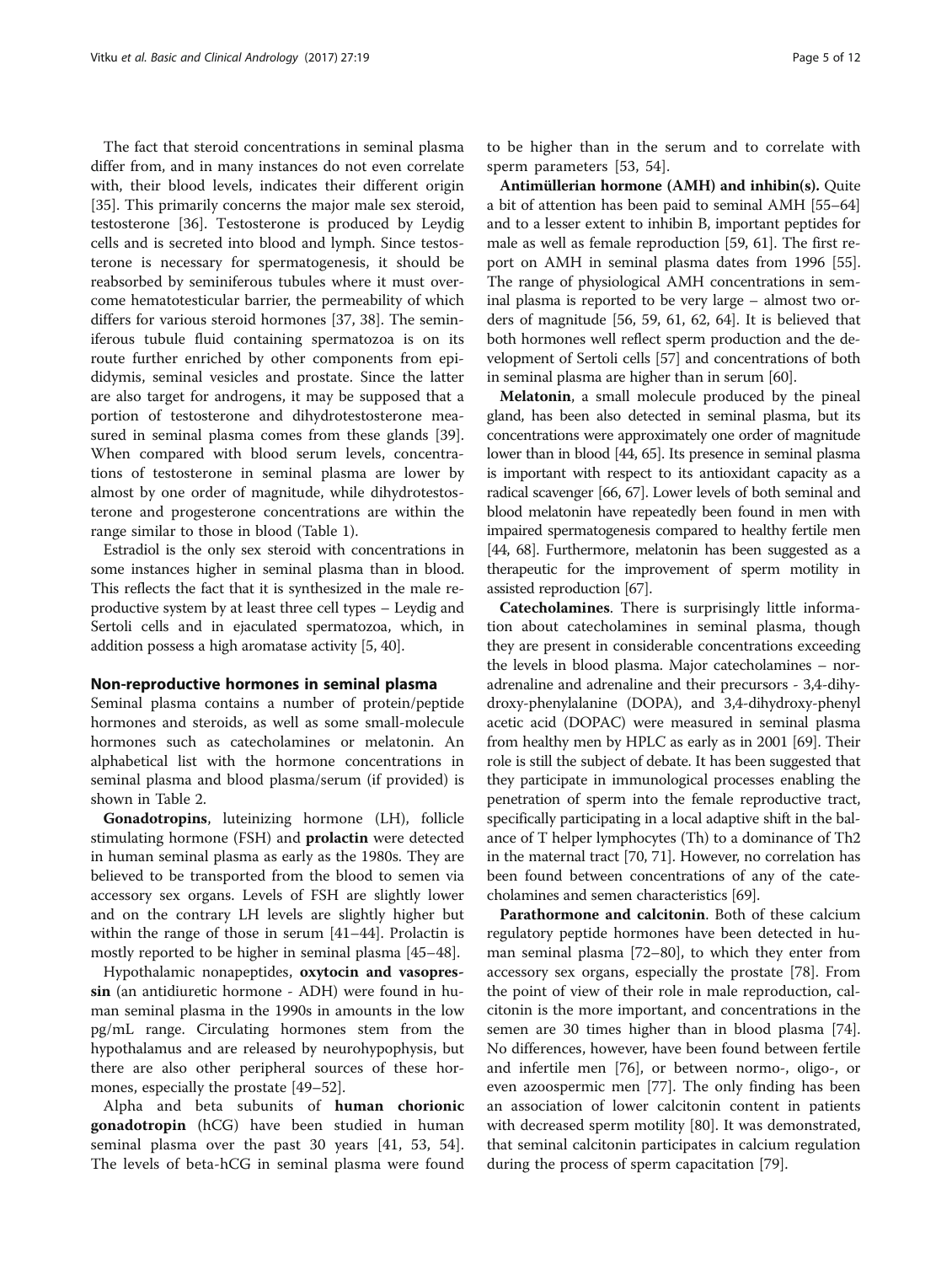<span id="page-5-0"></span>Table 2 Non-steroidal hormones and their seminal plasma concentrations in fertile/normozoospermic men

| Hormone                                          | Seminal plasma concentration   | Plasma/serum concentration  | References |
|--------------------------------------------------|--------------------------------|-----------------------------|------------|
| Adrenalin (pg/mL)                                | Not detectable - 3028          | Not detectable              | $[69]$     |
| Adrenomedulin (pg/mL)                            | $209 \pm 19^{\rm a}$           | $23.3 \pm 2.7$ <sup>a</sup> | $[81]$     |
| Antimullerian hormone - AMH (ng/mL)              | $1.40 \pm 0.22$ <sup>a</sup>   |                             | $[55]$     |
|                                                  | $<$ 0.49 - 76.02               | $< 0.49 - 0.38$             | $[56]$     |
|                                                  | $34.86 \pm 23.48$              |                             | [57]       |
|                                                  | $5.81 \pm 1.526$               |                             | $[58]$     |
|                                                  | $0.098 - 84.7$                 |                             | $[59]$     |
|                                                  | $0.42 - 49.92$                 |                             | $[61]$     |
|                                                  | $0.76$ $(0.24 - 10.92)^{b}$    |                             | $[62]$     |
|                                                  | $0.34 - 78.18$                 | $0.44 - 31.89$              | $[64]$     |
| Calcitonin (pg/mL)                               | $1771 \pm 612$                 |                             | $[73]$     |
|                                                  | $1980 \pm 521$                 | $67 \pm 13.1$               | $[74]$     |
|                                                  | $327 \pm 25$                   |                             | $[76]$     |
|                                                  | $6846.9 \pm 3366.4$            |                             | $[77]$     |
|                                                  | $2367 \pm 78$                  | $30 \pm 1.9$                | [80]       |
| Follicle stimulating hormone - FSH (mIU/mL)      | $4.6 \pm 1.9$                  | $9.7 \pm 6.7$               | $[43]$     |
|                                                  | $3.5 \pm 2.03$                 | $5.3 \pm 2.2$               | $[44]$     |
| Human chorionic gonadotropin - hCG (ng/mL)       | $1.87\pm0.93$                  |                             | $[53]$     |
|                                                  | $3.73 \pm 1.60$                |                             | $[54]$     |
| Inhibin B (pg/mL)                                | 714.36 ± 522.66                |                             | $[59]$     |
|                                                  | 7.8-9874                       | $54.68 \pm 70.85$           | $[61]$     |
|                                                  | 44.0 (20.7-200.3) <sup>b</sup> |                             | $[62]$     |
| Luteinizing hormone - LH (mIU/mL)                | $19.4 \pm 9.9$                 | $13.6 \pm 8.5$              | $[43]$     |
| Melatonin (pg/mL)                                | 44.75 $\pm$ 11.0               | $111.75 \pm 35.3$           | $[44]$     |
|                                                  | $1.7 \pm 1.0$                  | $3.1 \pm 1.4$               | $[65]$     |
|                                                  | $23.7 \pm 10.9^a$              |                             | $[68]$     |
| Noradrenalin (pg/mL)                             | $15,181 \pm 2951^a$            | $501 \pm 136.5$             | $[69]$     |
| Oxytocin (pg/mL)                                 | $1.72 \pm 0.78$                |                             | $[49]$     |
|                                                  | $61.1 \pm 11.7$                |                             | $[51]$     |
| Parathormone (pg/mL)                             | $2846 \pm 611.6$               |                             | $[72]$     |
| Prolactin (PRL) (ng/mL)                          | $3.5 \pm 0.85$                 | $6.4 \pm 0.85$              | $[44]$     |
|                                                  | $46.6 \pm 2.0^a$               | $17.8 \pm 1.7^a$            | $[46]$     |
|                                                  | $43.2 \pm 2.7^a$               | $6.2 \pm 0.7$ <sup>a</sup>  | $[47]$     |
|                                                  | $133.6 \pm 47$                 | $24.5 \pm 8$                | $[48]$     |
| Vasopressin (antidiuretic hormone - ADH) (pg/mL) | $1.84 \pm 1.23$                |                             | $[52]$     |

Values are expressed as means ± standard deviations or concentration ranges. Information on blood plasma/serum concentrations is also provided if listed in the article  $a$ <sub>mean</sub>  $\pm$  standard error

<sup>b</sup>median (interquartile range)

Adrenomedullin. The recently discovered vasoactive peptide adrenomedullin has also been detected in seminal plasma. High levels of this hormone have been associated with decreased sperm counts, but its role in the regulation of male fertility remains unknown [[81](#page-10-0)].

Thyroid hormones. Though thyroid status is important for male fertility (see e.g. Refs [\[82](#page-10-0), [83](#page-10-0)]), reports on thyroid hormones in seminal plasma seem to be lacking.

# Methods for the determination of steroids in seminal plasma

Since the 1970s, steroid hormones started to be measured mainly in blood, urine, and saliva, but also in seminal plasma. The main technique used became radio- and other immuno-assays, because in comparison with former analytical techniques they provided a million-fold increase in sensitivity. Later separation techniques combined with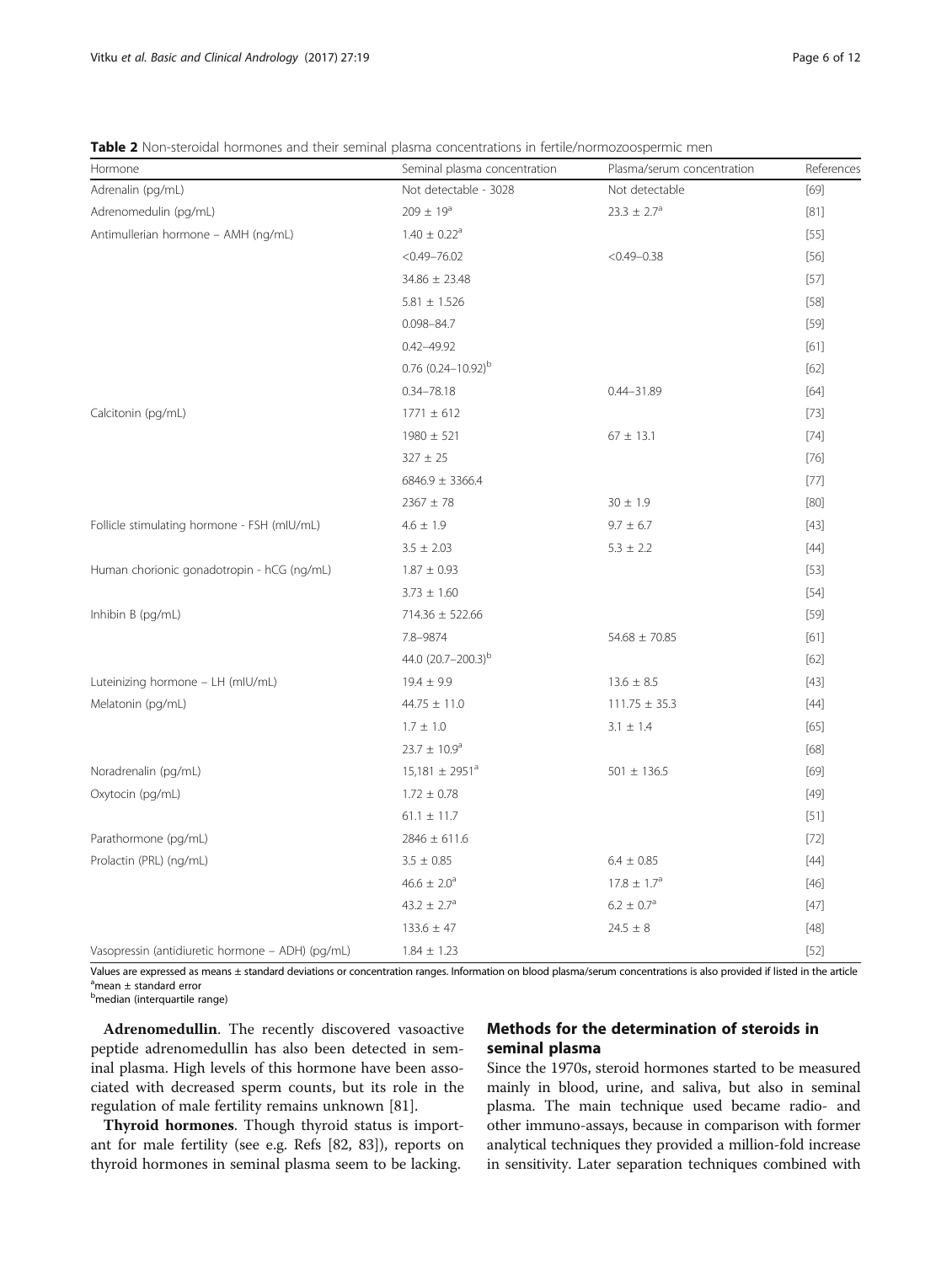mass spectrometry methods were developed, and brought even greater sensitivity to steroid assessments.

Human semen coagulates immediately after ejaculation followed by liquefaction that occurs within 20 min. Ejaculate liquefies due to proteolytic fragmentation of mainly semenogelins (Semenogelin I and II) [\[84](#page-10-0), [85](#page-10-0)] and fibronectins [\[86\]](#page-10-0). Some of semen samples fail to liquefy and remain highly viscous which can indicate the disorders of accessory glands function. High viscosity can interfere with determination of some biochemical markers [[87\]](#page-10-0). Whereas some of proteomic studies promptly centrifuge the sample prior liquefaction to avoid proteolysis together with adding proteases inhibitors, seminal plasma for steroid analysis is left to liquefy and subsequently undergo centrifugation to gain supernatant – seminal plasma - which is further processed or stored in −20 °C (or −80 °C) until analysis.

#### Techniques for steroid extraction and sample processing

Many laboratories performing steroid assays employ liquid-liquid extraction (LLE) as an initial step in the purification and concentration of steroids of interest. Eventual binding to transport proteins can be completely eliminated by extraction to an organic solvent. The most common solvents used in LLE are methyl tert-butyl ether, diethyl ether, ethyl acetate, dichloromethane or mixtures of organic solvents [\[88\]](#page-10-0). These might be useful in reducing matrix effects, since ionized compounds, such as salts or phospholipids, do not partition into the organic layer [\[89\]](#page-10-0). It is important note that steroids often bind very tightly to glass. This fact has to be taken into account when developing and optimizing a method. Today, immunoassay kits often offer direct analysis without an extraction step, allowing faster analysis. Since the composition of seminal plasma and blood plasma may differ considerably, before using kits designated for blood plasma measurements they should be first validated for seminal plasma.

Chromatographic techniques usually require an extraction step as well. Apart from LLE, other possibilities for steroid sample preparation include on-line or off-line solid-phase extraction (SPE) [[90](#page-10-0)] and supported liquid extraction (SLE) [[91\]](#page-10-0). Compared with off-line SPE, on-line SPE is advantageous in that several steps in sample preparation are eliminated, and the automation results in better repeatability and reproducibility [\[92\]](#page-10-0). Technique of SLE is relatively new in steroid hormone analysis and compared to SPE, SLE included fewer steps in protocol and thus was less time consuming and potentially also cost-effective [\[91\]](#page-10-0). However, we know of no studies on either off-line or on-line SPE or SLE employed in assessments of seminal plasma steroids. When using gas chromatography-mass spectrometry (GC-MS), attention should be paid to any plastic material used during the sample preparation, since many plastics contain phthalates that can interfere with the final analysis.

#### Separation techniques and hyphenated techniques

Prior to immunoassays, paper chromatography [[36\]](#page-9-0), thin layer chromatography [[93\]](#page-10-0), column chromatography [[94](#page-10-0)–[97](#page-10-0)] and high performance liquid chromatography (HPLC) [[14](#page-9-0), [98](#page-10-0)] have been used to purify samples. These separation techniques also allow the assessment of more analytes from one sample, even if the concentrations of analysed steroids are low.

In recent years, on-line combinations of a separation technique and one or more spectroscopic detection techniques have received increasing attention, and have been termed hyphenated techniques. Liquid chromatography and gas chromatography coupled with mass detector (LC-MS and GC-MS, respectively) have become the preferred approach in steroid analysis [[99](#page-10-0)]. Surprisingly, as far as we know only two groups have used hyphenated systems for determinations of steroids in seminal plasma [\[15](#page-9-0), [100](#page-10-0)–[103\]](#page-11-0), but they assessed a broad spectrum of seminal steroids - pregnenolone, 17 hydroxy-pregnenolone, cortisol, cortisone, DHEA, 16αhydroxy-DHEA, 7α-hydroxy-DHEA, 7β-hydroxy-DHEA, 7-oxo-DHEA, testosterone, androstenedione, dihydrotestosterone, estrone, estradiol and estriol.

# Mass spectrometry, immunoassays and their strengths and weaknesses

Some methods for steroid determinations use an extraction and/or chromatographic step prior to end point measurements (mass spectrometry, immunoassay). However, mass spectrometry (MS) methods often allow measurement without an extraction step, and provide sufficient sensitivity despite the complex matrix. On the other hand, if the sensitivity needs to be enhanced, derivatization of steroids is a further possibility (reviewed in [[104\]](#page-11-0)). Estrogen phenyl groups are commonly derivatized by dansyl chloride in acetone [[100](#page-10-0), [105, 106](#page-11-0)], on the other hand 2-hydrazino-pyridine in methanol is very effective in enhancing sensitivity of oxo as well as dioxosteroids [[103, 107, 108\]](#page-11-0).

It is not uncommon in immunoassays to report higher analyte concentrations in comparison with LC-MS or GC-MS systems (e.g. [\[109](#page-11-0)–[111\]](#page-11-0)). Chromatography mass spectrometry systems typically measure only a single compound (on one transition), while antibodies used in immunoassay sometimes recognize not only the target molecule but also structurally related molecules. In addition to endogenous structurally related molecules, some drugs (such as anabolic steroids and herbal medications) and natural products can cross-react with the antibody and thus increase the apparent analyte concentration [\[112](#page-11-0)].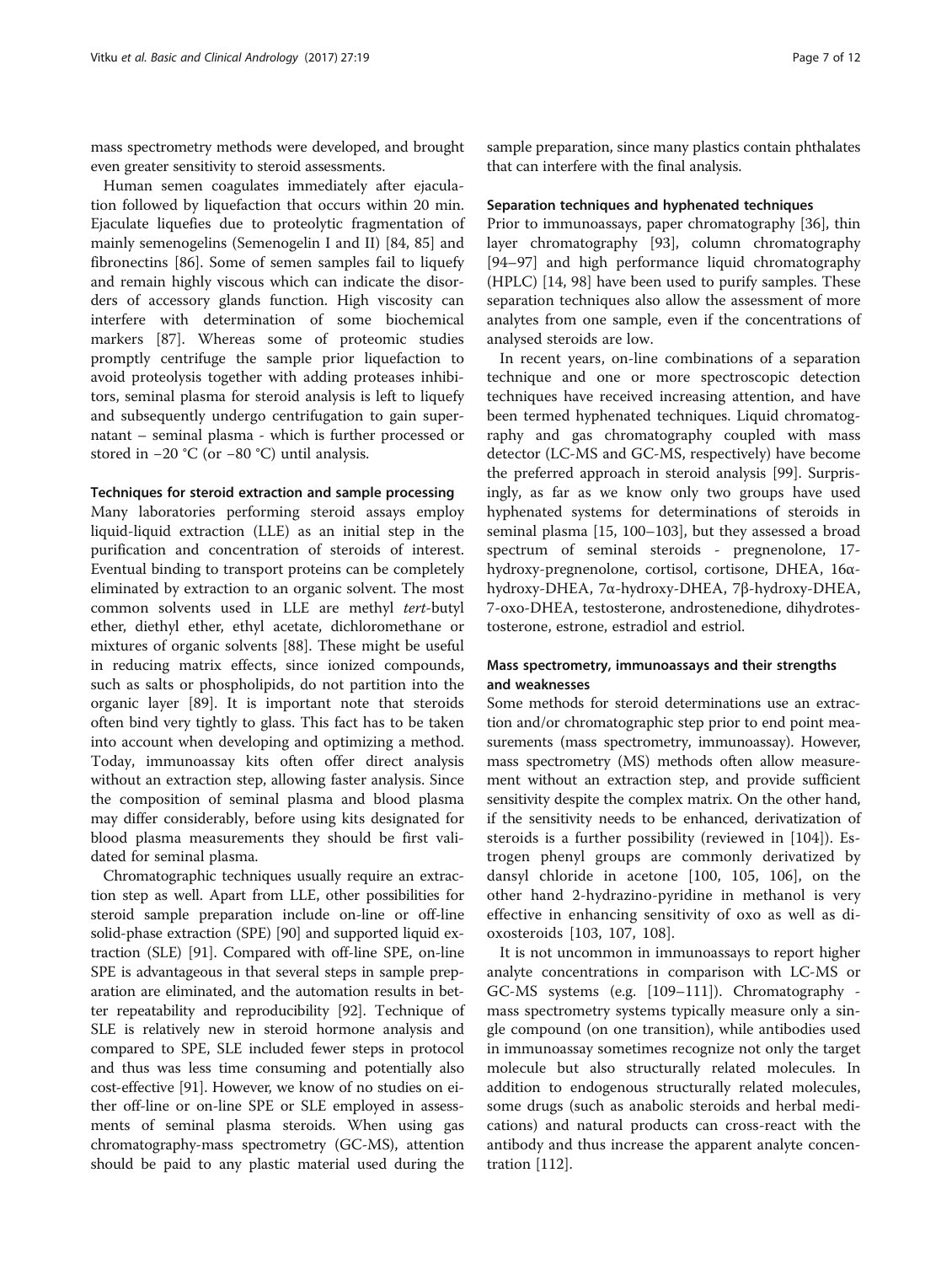Apart the fact that seminal sampling is noninvasive, seminal plasma is a more "suitable" matrix for immunoassays as it does not contain the common interferences present in blood plasma such as hemolysis, icterus or lipemia. Lipid levels are significantly lower in seminal plasma [\[113](#page-11-0)]. However, the seminal plasma proteome is as complex as the proteome of blood plasma (for review see [[114\]](#page-11-0)), and proteins like albumin and mucin can also interfere with the immunoassay [[115\]](#page-11-0).

The most noticeable difference between concentrations measured by immunoassays and MS technique is for estradiol. When a chromatographic step has been used before final measurements, estradiol levels have been reported in the low pg/mL range (approximately to 20 pg/mL) [[9,](#page-9-0) [100](#page-10-0)–[102\]](#page-11-0), which is lower than in blood plasma. Immunoassays of estradiol in the seminal plasma of healthy men have given results, e.g., of 65.9  $\pm$  15.0 pg/mL [[65\]](#page-10-0), 69.7  $\pm$  20.0 pg/mL [\[40](#page-9-0)] and 162.4  $\pm$  52.5 pg/mL [\[116\]](#page-11-0), which are concentrations higher than in blood plasma. This discrepancy can be explained by the cross-reactivity of antibodies with other steroids such as estrone, estriol and conjugated estrogens all of which are present in seminal plasma in higher concentrations than unconjugated estradiol [[101](#page-11-0), [102](#page-11-0)]. The results of our laboratory have shown that estrone is present in slightly higher concentration in seminal plasma as estradiol, and estriol is even 20 times higher [[102\]](#page-11-0). The second reason may be the use of commercial kits that were not validated for seminal matrix. Furthermore, the limits of detections of assay kits are often higher than the estradiol levels measured by MS methods. Nevertheless, all studies have agreed that higher levels of seminal estradiol are found in men with various degree of infertility in comparison with healthy men [[9, 40,](#page-9-0) [102](#page-11-0), [116](#page-11-0), [117](#page-11-0)].

Matrix effects have been considered as the Achilles heel in LC-MS analysis [[118\]](#page-11-0). To assess the matrix effects, three different strategies currently exist: (1) postcolumn infusion, (2) post-extraction addition, and (3) a comparison of the slopes of calibration curves [\[88](#page-10-0)]. Validation of analytical methods and evaluations of matrix effects in seminal plasma are more complicated because there is not as much seminal fluid material in comparison with e.g. blood plasma, and seminal plasma stripped of steroids is not commercially available. In blood plasma, charcoal-stripped serum is usually used for the preparation of calibration curves and quality controls. However, components of actual samples that cause matrix effects can be removed by the charcoal stripping process [[88\]](#page-10-0). Modification of the sample extraction procedure and improving the chromatographic separation are essential in minimizing the matrix effects [[118\]](#page-11-0). The addition of isotope-labelled internal standards at the beginning of sample preparation can be used to compen-sate for alterations in the signal [[119\]](#page-11-0).

# Using seminal hormones as diagnostic and prognostic tools in male fertility disorders

The first reports on the determination of hormones in the seminal plasma appeared as early the late 1970s (for a review of the literature see Refs. [\[5](#page-9-0), [35](#page-9-0), [40](#page-9-0)]). Initially, the main focus was on how seminal hormone concentrations correlated with sperm parameters (sperm count, motility, percentage of damaged sperms etc.) and with the respective blood plasma levels. Later reports focused on more the detailed forms and causes of fertility disorders (severity of oligozoospermia, combinations with other sperm disorders such as oligoasthenozoospermia, oligoasthenoteratozoospermia and even azoospemia) [\[9](#page-9-0), [40](#page-9-0)]. Here only those hormones which may serve as markers of male fertility disorders are mentioned.

Sex steroids: The majority of studies so far have dealt with sex steroids. From the data available the following conclusions may be drawn: men with impaired spermatogenesis as given by their total sperm count, decreased motility and increased percentage of morphologically altered spermatozoa had generally lower seminal concentrations of dihydrotestosterone [\[36](#page-9-0), [103](#page-11-0)] and androstenedione [\[9\]](#page-9-0) in comparison with healthy fertile men. Their levels of estradiol [[9, 40](#page-9-0), [102, 103](#page-11-0), [116](#page-11-0), [117\]](#page-11-0), other estrogenic steroids [[103](#page-11-0)], DHEA [\[103\]](#page-11-0), 5α-androstane-3α17β-diol [[9\]](#page-9-0), proges-terone [[9\]](#page-9-0) and  $17α$ -hydroxyprogesterone [[9](#page-9-0)] were increased. As for testosterone, while in most earlier reports authors did not find significant differences between healthy men and those with impaired spermatogenesis, more recent refinements of analytical methods have revealed lower seminal testosterone in oligo-, astheno- or azoospermic men (for review see [\[5](#page-9-0), [40](#page-9-0)]). These results have been confirmed by the recent paper of Zalata et al. [[9\]](#page-9-0), who also studied the effect of a varicocele in oligoasthenoteratozoospermic men, but did not find any difference between men with or without this urogenital disorder.

In conclusion, many reviews have looked for associations of serum steroid and other hormones levels with impaired spermatogenesis, but not always with definite results (see e.g. [[120](#page-11-0), [121](#page-11-0)]). This raises the question of what advantage (if any) are determinations of seminal steroids over blood plasma analysis. Our evaluation of the available data suggests that primarily seminal dihydrotestosterone and the testosterone/estradiol ratio may be useful [\[5](#page-9-0), [40](#page-9-0)].

Cortisol: There are only a few reports concerning seminal cortisol (see Refs [[4,](#page-9-0) [103\]](#page-11-0)), though this steroid is known to affect negatively testosterone production in Leydig cells. An important counter-regulatory mechanism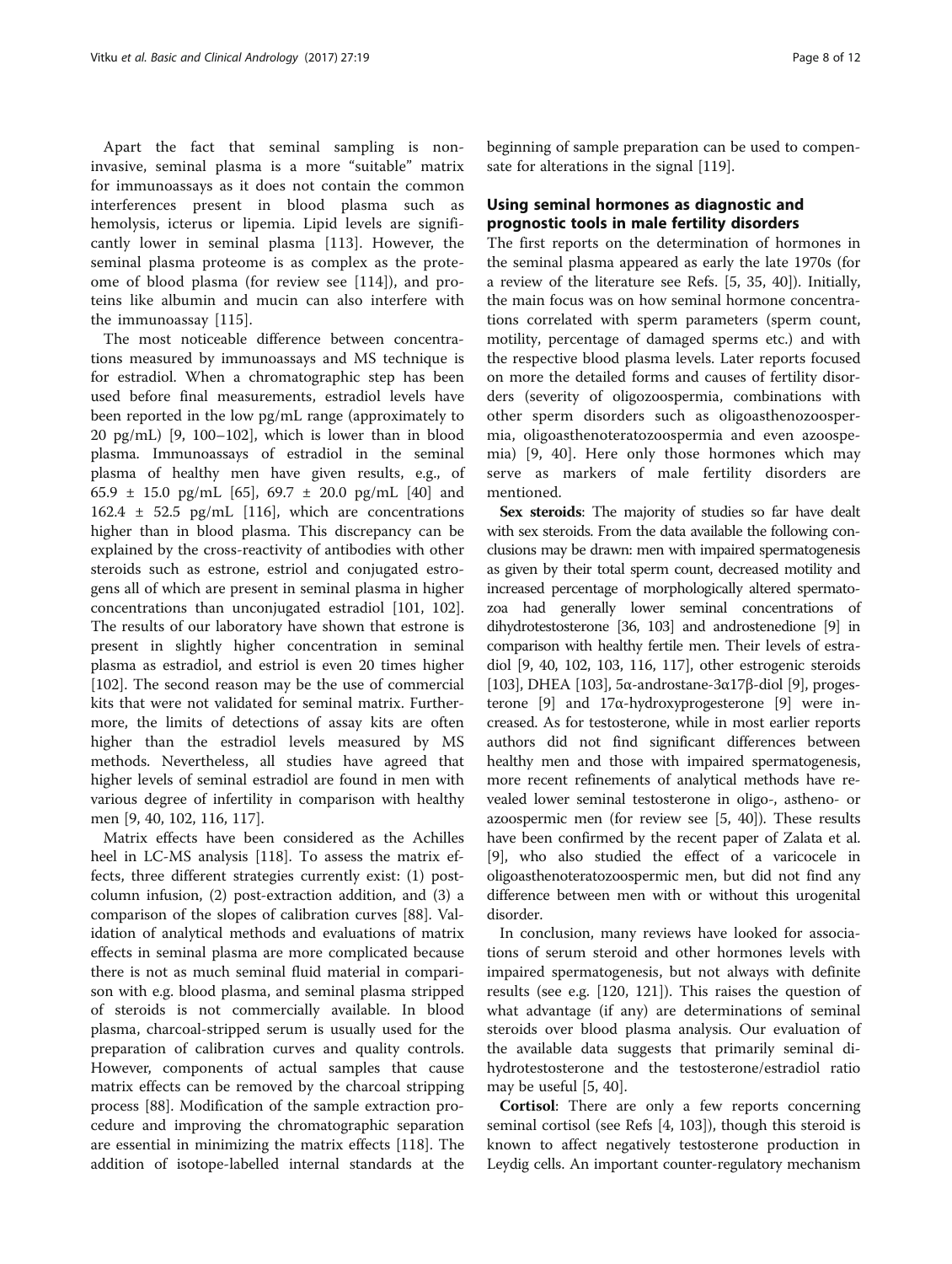in these cells consists of the oxidation of excessive cortisol by 11β-hydroxysteroid dehydrogenase (11β-HSD) type 2. Activities of this enzyme have been measurable in semen, although seminal plasma alone was devoid of 11β-HSD activity [[12](#page-9-0)]. Cortisol along with its precursors progesterone and 17β -hydroxyprogesterone have been detected in considerable amounts in samples of sonicated specimens of sperm obtained as ejaculates from husbands of infertile couples, and their levels correlated with sperm count [[122](#page-11-0)]. More studies are needed for an evaluation of cortisol and its precursors in seminal plasma as potential markers of impaired spermatogenesis.

LH, FSH and prolactin: Following their detection in seminal plasma, the levels of gonadotropins and prolactin have been compared in fertile and infertile men. Though generally lower in infertile groups, their measurement in seminal plasma did not contribute to improvements in the diagnosis of infertility in comparison with blood plasma [\[41](#page-9-0), [42](#page-9-0), [45\]](#page-9-0). On the contrary, one promising marker of male fertility disorders may be the free beta subunit of human chorionic gonadotropin [\[53\]](#page-9-0).

Oxytocin and vasopressin: More attention has been paid to oxytocin than vasopressin due to its potential effect on sperm transport as measured by their motility. While the first report did not find any relationship between oxytocin seminal plasma levels and sperm characteristics [[49\]](#page-9-0), a more recent study on infertile men with varicocele revealed a significant negative correlation of seminal oxytocin with sperm count and motility, and a significant positive correlation with the percentage of abnormal sperm forms. Moreover, seminal oxytocin has been associated with varicocele grade and its bilaterality [[51\]](#page-9-0).

AMH and inhibin(s): In spite of their wide range of physiological concentrations, it appears that AMH and inhibin B positively correlate with parameters of sperm quality such as sperm count and motility, and negatively with the percentage of damaged spermatozoa [\[56, 57, 64](#page-10-0)]. AMH in seminal plasma was not detectable in obstructive azoospermia but it was proposed as a good marker for hypospermatogenesis in cases of non-obstructive azoospermia [\[56\]](#page-10-0). AMH and inhibin B have been further tested as for their predictive value for outcomes of testicular sperm extraction. It was concluded, however, that either alone or in combination they are poor predictors for this purpose [[59, 61](#page-10-0)]. On the other hand AMH and inhibin B may be successfully used for predictions of motile sperm recovery after semen cryopreservation [[62\]](#page-10-0). Seminal AMH is also a good marker for assessments of recombinant FSH treatment in men with idiopathic infertility undergoing assisted reproduction cycles [\[63](#page-10-0)].

Seminal plasma contains a wide range of protein molecules as well. Proteomics expanded significantly over the

past decade, which correlates with better analytical instrumentation and methodologies. Mass spectrometry - based proteomics is now promising tool in searching for protein biomarkers of male infertility and pathologies of male reproductive tract. Recent study of Rolland et al. determined several protein biomarkers specific to each organ of male reproductive tract that could be used in diagnostics of male infertility, especially in non-obstructive azoospermia [[123](#page-11-0)]. The another study identified two protein biomarkers (ECM1 and TEX101) that can distinguish between non-obstructive and obstructive azoospermia with high sensitivity and specificity [[124](#page-11-0)]. The latest analytical techniques enable measurement of post-translationally modified proteins – such glycoproteins in human seminal plasma [\[125\]](#page-11-0) of which sialylated fibronectin was found to be associated with abnormal sperm parameters [\[126, 127\]](#page-11-0).

### Conclusion

The determination of hormones and especially reproductive hormones in seminal plasma is an important tool for the diagnostics and treatment success of male fertility disorders, and in some instances is to be preferred over determinations in blood plasma. Modern analytical approaches enable the measurement of a wide array of hormones including steroids and peptide hormones, with better sensitivity and limits of detection.

#### Abbreviations

11β-HSD: 11β-hydroxysteroid dehydrogenase; ADH: Antidiuretic hormone; AMH: Antimüllerian hormone; DHEA: Dehydroepiandrosterone; DNA: Deoxyribonucleic acid; DOPA: 3,4-dihydroxy-phenylalanine; DOPAC: 3,4 dihydroxy-phenyl acetic acid; FSH: Follicle stimulating hormone; GC-MS: Gas chromatography-mass spectrometry; hCG: Human chorionic gonadotropin; HPLC: High performance liquid chromatography; LC-MS: Liquid chromatography-mass spectrometry; LH: Luteinizing hormone; LLE: Liquidliquid extraction; MS: mass spectrometry; PRL: Prolactin; SLE: supported liquid extraction; SPE: Solid-phase extraction; Th: T helper lymphocytes; UGT: UDPglucuronosyltransferase; VD: Vitamin D

#### Acknowledgements

We thank David W. Hardekopf, PhD. for professional English proofreading.

#### Funding

This work was supported by Ministry of Health of the Czech Republic (MH CZ), grant nr. NV17-30528A, MH CZ - DRO (Institute of Endocrinology - EÚ, 00023761) and by the MEYS CR (OP RDE, Excellent research - ENDO.CZ).

#### Availability of data and materials

Not applicable

### Authors' contributions

JV and RH wrote the manuscript. LK critically revised the manuscript. All authors have approved the final manuscript.

#### Ethics approval and consent to participate

# Consent for publication

Not applicable

Not applicable

#### Competing interests

The authors declare that they have no competing interests.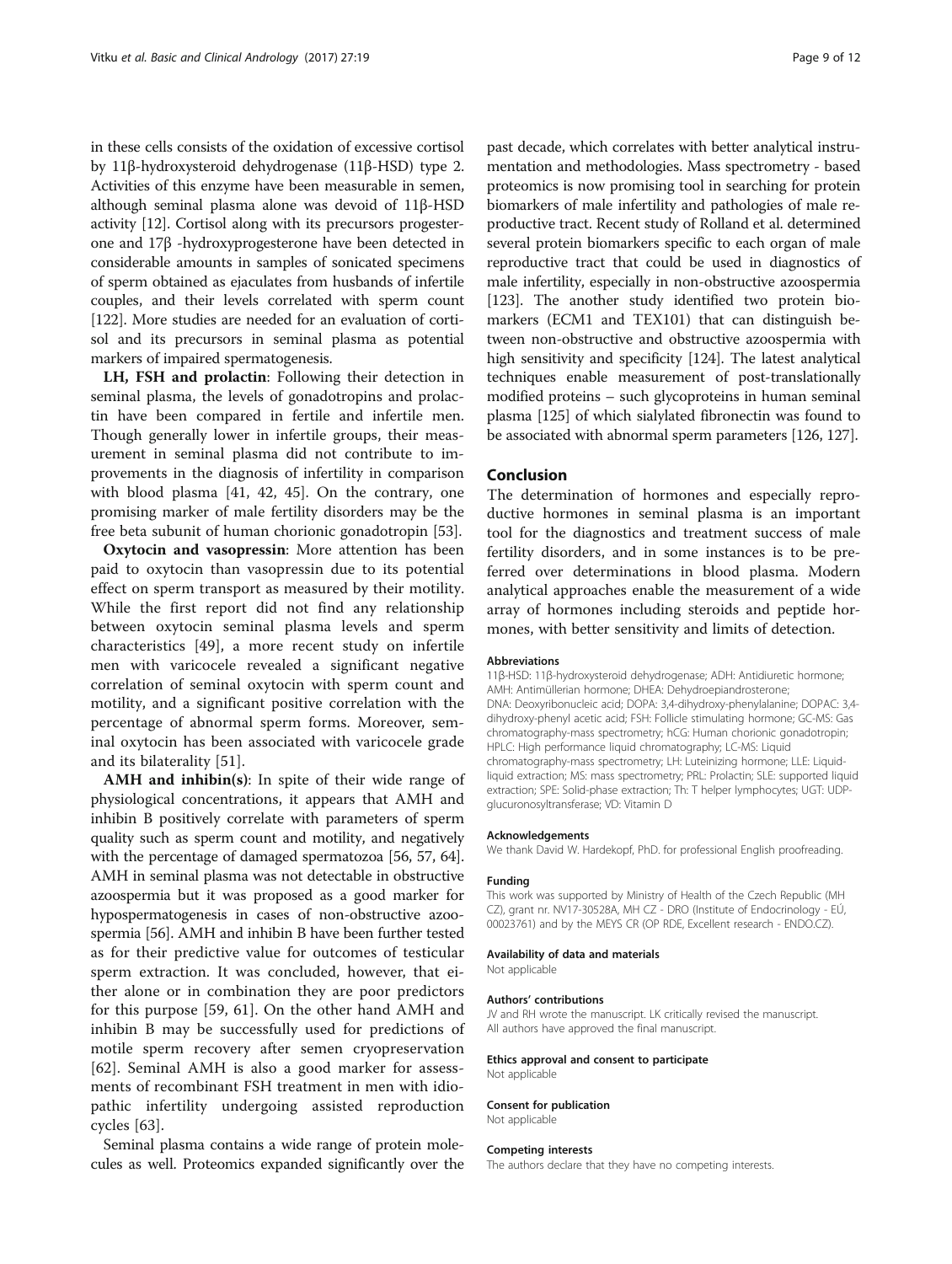# <span id="page-9-0"></span>Publisher's Note

Springer Nature remains neutral with regard to jurisdictional claims in published maps and institutional affiliations.

Received: 2 June 2017 Accepted: 16 August 2017<br>Published online: 13 October 2017

#### References

- Saad MH, Burka JF. Isolation of leukotriene C4 from human seminal fluid. Prostaglandins. 1983;26(6):943–54.
- Fraczek M, Kurpisz M. Cytokines in the male reproductive tract and their role in infertility disorders. J Reprod Immunol. 2015;108:98–104.
- 3. Gruschwitz MS, Brezinschek R, Brezinschek HP. Cytokine levels in the seminal plasma of infertile males. J Androl. 1996;17(2):158–63.
- 4. Brotherton J. Cortisol and transcortin in human seminal plasma and amniotic fluid as estimated by modern specific assays. Andrologia. 1990; 22(3):197–204.
- 5. Hampl R, Kubatova J, Sobotka V, Heracek J. Steroids in semen, their role in spermatogenesis, and the possible impact of endocrine disruptors. Horm Mol Biol Clin Investig. 2013;13(1):1–5.
- 6. Luconi M, Francavilla F, Porazzi I, Macerola B, Forti G, Baldi E. Human spermatozoa as a model for studying membrane receptors mediating rapid nongenomic effects of progesterone and estrogens. Steroids. 2004;69(8–9):553–9.
- 7. Modi DN, Shah C, Puri CP. Non-genomic membrane progesterone receptors on human spermatozoa. Soc Reprod Fertil Suppl. 2007;63:515–29.
- 8. Cross NL. Human seminal plasma prevents sperm from becoming acrosomally responsive to the agonist, progesterone: cholesterol is the major inhibitor. Biol Reprod. 1996;54(1):138–45.
- 9. Zalata A, El-Mogy M, Abdel-Khabir A, El-Bayoumy Y, El-Baz M, Mostafa T. Seminal androgens, oestradiol and progesterone in oligoasthenoteratozoospermic men with varicocele. Andrologia. 2014;46(7):761–5.
- 10. Vigil P, Barrientos VM, Vargas GG, Machuca DA, Cortes ME. Assessment of the effect of testosterone on the acrosome reaction of human spermatozoa. Andrologia. 2012;44(Suppl 1):627–33.
- 11. Vigil P, Toro A, Godoy A. Physiological action of oestradiol on the acrosome reaction in human spermatozoa. Andrologia. 2008;40(3):146–51.
- 12. Nacharaju VL, Muneyyirci-Delale O, Khan N. Presence of 11 betahydroxysteroid dehydrogenase in human semen: evidence of correlation with semen characteristics. Steroids. 1997;62(3):311–4.
- 13. Faienza MF, Giordani L, Delvecchio M, Cavallo L. Clinical, endocrine, and molecular findings in 17beta-hydroxysteroid dehydrogenase type 3 deficiency. J Endocrinol Investig. 2008;31(1):85–91.
- 14. Hampl R, Pohanka M, Hill M, Starka L. The content of four immunomodulatory steroids and major androgens in human semen. J Steroid Biochem Mol Biol. 2003;84(2–3):307–16.
- 15. Hert J, Hill M, Hampl R. Gas chromatographic-mass spectrometric identification of 16alpha-hydroxy-dehydroepiandrosterone in human seminal plasma. Steroids. 2004;69(11–12):773–7.
- 16. Leung PS, Sernia C. The renin-angiotensin system and male reproduction: new functions for old hormones. J Mol Endocrinol. 2003;30(3):263–70.
- 17. Liang H, Miao M, Chen J, Chen K, Wu B, Dai Q, et al. The association between calcium, magnesium, and ratio of calcium/magnesium in seminal plasma and sperm quality. Biol Trace Elem Res. 2016;174(1):1–7.
- 18. Baron L, Fara K, Zapata-Carmona H, Zuniga L, Kong M, Signorelli J, et al. Participation of protein kinases and phosphatases in the progesteroneinduced acrosome reaction and calcium influx in human spermatozoa. Andrology. 2016;4(6):1073–83.
- 19. de Angelis C, Galdiero M, Pivonello C, Garifalos F, Menafra D, Cariati F, et al. The role of vitamin D in male fertility: a focus on the testis. Rev Endocr Metab Disord. 2017;18(3):285–305.
- 20. Blomberg JM. Vitamin D and male reproduction. Nat Rev Endocrinol. 2014; 10(3):175–86.
- 21. Blomberg Jensen M, Dissing S. Non-genomic effects of vitamin D in human spermatozoa. Steroids. 2012;77(10):903–9.
- 22. Zanatta AP, Brouard V, Gautier C, Goncalves R, Bouraima-Lelong H, Mena Barreto Silva FR, et al. Interactions between oestrogen and 1alpha,25(OH)2 vitamin D3 signalling and their roles in spermatogenesis and spermatozoa functions. Basic Clin Androl. 2017;27:10.
- 23. Anagnostis P, Karras S, Goulis DG. Vitamin D in human reproduction: a narrative review. Int J Clin Pract. 2013;67(3):225–35.
- 24. MacKenzie PI, Rogers A, Elliot DJ, Chau N, Hulin JA, Miners JO, et al. The novel UDP glycosyltransferase 3A2: cloning, catalytic properties, and tissue distribution. Mol Pharmacol. 2011;79(3):472–8.
- 25. Song WC, Qian Y, Sun X, Negishi M. Cellular localization and regulation of expression of testicular estrogen sulfotransferase. Endocrinology. 1997; 138(11):5006–12.
- 26. Thackare H, Nicholson HD, Whittington K. Oxytocin–its role in male reproduction and new potential therapeutic uses. Hum Reprod Update. 2006;12(4):437–48.
- 27. Schulster M, Bernie AM, Ramasamy R. The role of estradiol in male reproductive function. Asian J Androl. 2016;18(3):435–40.
- 28. Pelletier G. Expression of steroidogenic enzymes and sex-steroid receptors in human prostate. Best Pract Res Clin Endocrinol Metab. 2008;22(2):223–8.
- 29. Qin X, Liu M, Wang X. New insights into the androgen biotransformation in prostate cancer: a regulatory network among androgen, androgen receptors and UGTs. Pharmacol Res. 2016;106:114–22.
- 30. Takase Y, Luu-The V, Poisson-Pare D, Labrie F, Pelletier G. Expression of sulfotransferase 1E1 in human prostate as studied by in situ hybridization and immunocytochemistry. Prostate. 2007;67(4):405–9.
- 31. Imperato-McGinley J, Zhu YS. Androgens and male physiology the syndrome of 5alpha-reductase-2 deficiency. Mol Cell Endocrinol. 2002;198(1–2):51–9.
- 32. Roberts KD. Sterol sulfates in the epididymis; synthesis and possible function in the reproductive process. J Steroid Biochem. 1987;27(1–3):337–41.
- 33. Barbier O, Belanger A, Hum DW. Cloning and characterization of a simian UDP-glucuronosyltransferase enzyme UGT2B20, a novel C19 steroidconjugating protein. Biochem J. 1999;337(Pt 3):567–74.
- 34. Robaire B, Hamzeh M. Androgen action in the epididymis. J Androl. 2011; 32(6):592–9.
- 35. Hampl R, Kubatova J, Heracek J, Sobotka V, Starka L. Hormones and endocrine disruptors in human seminal plasma. Endocr Regul. 2013;47(3):149–58.
- 36. Zalata A, Hafez T, Verdonck L, Vermeulen L, Comhaire F. Androgens in seminal plasma: markers of the surface epithelium of the male reproductive tract. Int J Androl. 1995;18(5):271–7.
- 37. Mruk DD, Cheng CY. The mammalian blood-testis barrier: its biology and regulation. Endocr Rev. 2015;36(5):564–91.
- 38. Cheng CY, Mruk DD. The blood-testis barrier and its implications for male contraception. Pharmacol Rev. 2012;64(1):16–64.
- 39. Wilson JD. The critical role of androgens in prostate development. Endocrinol Metab Clin N Am. 2011;40(3):577–90. ix
- 40. Zhang Q, Bai Q, Yuan Y, Liu P, Qiao J. Assessment of seminal estradiol and testosterone levels as predictors of human spermatogenesis. J Androl. 2010; 31(2):215–20.
- 41. Asch RH, Fernandez EO, Siler-Khodr TM, Pauerstein CJ. Peptide and steroid hormone concentrations in human seminal plasma. Int J Fertil. 1984;29(1):25–32.
- 42. Garcia Diez LC, Gonzalez Buitrago JM, Corrales JJ, Battaner E, Miralles JM. Hormone levels in serum and seminal plasma of men with different types of azoospermia. J Reprod Fertil. 1983;67(1):209–14.
- 43. Abbaticchio G, Giorgino R. FSH and LH in human semen: a diagnostic trial for male infertility. Arch Androl. 1983;10(1):85–9.
- 44. Awad H, Halawa F, Mostafa T, Atta H. Melatonin hormone profile in infertile males. Int J Androl. 2006;29(3):409–13.
- 45. Smith ML, Luqman WA. Prolactin in seminal fluid. Arch Androl. 1982;9(2):105–13.
- 46. Segal S, Ron M, Laufer N, Ben-David M. Prolactin in seminal plasma of infertile men. Arch Androl. 1978;1(1):49–52.
- 47. Merino G, Canales ES, Vadillo ML, Forsbach G, Solis J, Zarate A. Abnormal prolactin levels in serum and seminal plasma in infertile men. Arch Androl. 1980;4(4):353–5.
- 48. Koskimies AI, Hovatta O, Ranta T, Seppala M. Serum and seminal plasma prolactin levels in oligospermia. Int J Fertil. 1978;23(1):76–8.
- 49. Goverde HJ, Bisseling JG, Wetzels AM, Braat DD, Pesman GJ, Sweep FC, et al. A neuropeptide in human semen: oxytocin. Arch Androl. 1998;41(1):17–22.
- 50. Isola M, Cossu M. A DEL, Isola R, Massa D, Casti a, et al. oxytocin immunoreactivity in the human urethral (Littre's) glands. J Reprod Dev. 2010;56(1):94–7.
- 51. Mostafa T, Rashed LA, Osman I, Marawan M. Seminal plasma oxytocin and oxidative stress levels in infertile men with varicocele. Andrologia. 2015; 47(2):209–13.
- 52. Brotherton J. Vasopressin: another pregnancy protein in human seminal plasma. Andrologia. 1990;22(4):305–7.
- 53. Caroppo E, Niederberger C, Iacovazzi PA, Correale M, Palagiano A, D'Amato G. Human chorionic gonadotropin free beta-subunit in the human seminal plasma: a new marker for spermatogenesis? Eur J Obstet Gynecol Reprod Biol. 2003;106(2):165–9.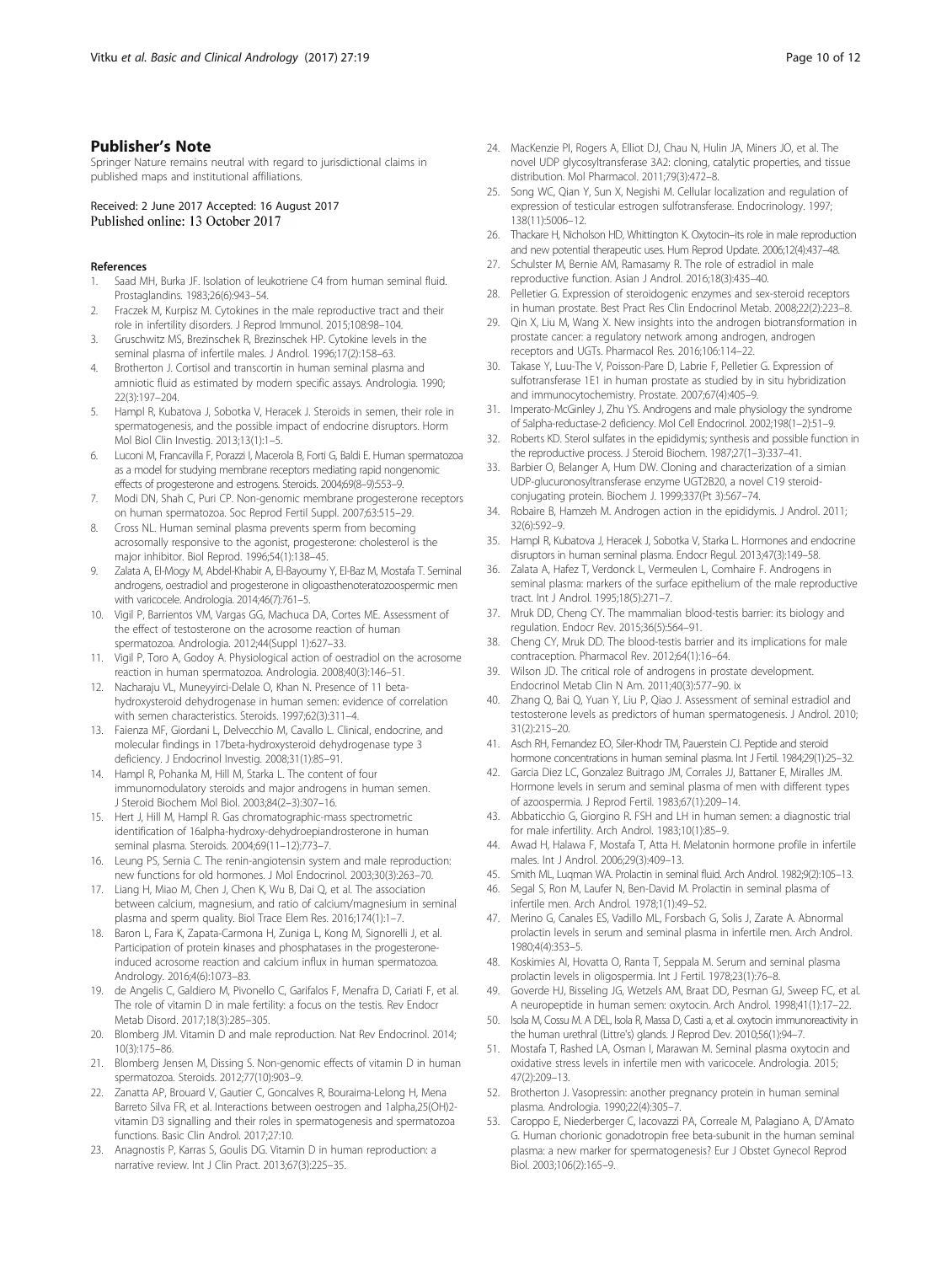- <span id="page-10-0"></span>54. Saito S, Kumamoto Y, Ito N, Kurohata T. Human chorionic gonadotropin beta-subunit in human semen. Arch Androl. 1988;20(1):87–99.
- 55. Fallat ME, Siow Y, Belker AM, Boyd JK, Yoffe S, MacLaughlin DT. The presence of mullerian inhibiting substance in human seminal plasma. Hum Reprod. 1996;11(10):2165–9.
- 56. Fenichel P, Rey R, Poggioli S, Donzeau M, Chevallier D, Pointis G. Anti-Mullerian hormone as a seminal marker for spermatogenesis in nonobstructive azoospermia. Hum Reprod. 1999;14(8):2020–4.
- 57. Fujisawa M, Yamasaki T, Okada H, Kamidono S. The significance of anti-Mullerian hormone concentration in seminal plasma for spermatogenesis. Hum Reprod. 2002;17(4):968–70.
- 58. Mostafa T, Amer MK, Abdel-Malak G, Nsser TA, Zohdy W, Ashour S, et al. Seminal plasma anti-Mullerian hormone level correlates with semen parameters but does not predict success of testicular sperm extraction (TESE). Asian J Androl. 2007;9(2):265–70.
- 59. Duvilla E, Lejeune H, Trombert-Paviot B, Gentil-Perret A, Tostain J, Levy R. Significance of inhibin B and anti-Mullerian hormone in seminal plasma: a preliminary study. Fertil Steril. 2008;89(2):444–8.
- 60. Sinisi AA, Esposito D, Maione L, Quinto MC, Visconti D, De Bellis A, et al. Seminal anti-Mullerian hormone level is a marker of spermatogenic response during long-term gonadotropin therapy in male hypogonadotropic hypogonadism. Hum Reprod. 2008;23(5):1029–34.
- 61. Mitchell V, Boitrelle F, Pigny P, Robin G, Marchetti C, Marcelli F, et al. Seminal plasma levels of anti-Mullerian hormone and inhibin B are not predictive of testicular sperm retrieval in nonobstructive azoospermia: a study of 139 men. Fertil Steril. 2010;94(6):2147–50.
- 62. Nery SF, Vieira MA, Dela Cruz C, Lobach VN, Del Puerto HL, Torres PB, et al. Seminal plasma concentrations of anti-Mullerian hormone and inhibin B predict motile sperm recovery from cryopreserved semen in asthenozoospermic men: a prospective cohort study. Andrology. 2014;2(6):918–23.
- 63. Caprio F, De Franciscis P, Trotta C, Ianniello R, Mele D, Colacurci N. Seminal anti-Mullerian hormone levels during recombinant human folliclestimulating hormone treatment in men with idiopathic infertility undergoing assisted reproduction cycles. Andrology. 2015;3(5):843–7.
- 64. Kucera R, Ulcova-Gallova Z, Windrichova J, Losan P, Topolcan O. Anti-Mullerian hormone in serum and seminal plasma in comparison with other male fertility parameters. Syst Biol Reprod Med. 2016;62(3):223–6.
- 65. Luboshitzky R, Shen-Orr Z, Herer P. Seminal plasma melatonin and gonadal steroids concentrations in normal men. Arch Androl. 2002;48(3):225–32.
- 66. du Plessis SS, Hagenaar K, Lampiao F. The in vitro effects of melatonin on human sperm function and its scavenging activities on NO and ROS. Andrologia. 2010;42(2):112–6.
- 67. Ortiz A, Espino J, Bejarano I, Lozano GM, Monllor F, Garcia JF, et al. High endogenous melatonin concentrations enhance sperm quality and short-term in vitro exposure to melatonin improves aspects of sperm motility. J Pineal Res. 2011;50(2):132–9.
- 68. Kratz EM, Piwowar A, Zeman M, Stebelova K, Thalhammer T. Decreased melatonin levels and increased levels of advanced oxidation protein products in the seminal plasma are related to male infertility. Reprod Fertil Dev. 2016;28(4):507–15.
- 69. Fait G, Vered Y, Yogev L, Gamzu R, Lessing JB, Paz G, et al. High levels of catecholamines in human semen: a preliminary study. Andrologia. 2001; 33(6):347–50.
- 70. Yun AJ, Daniel SM. Sympathetic and T helper (Th)2 bias may ameliorate uterine fibroids, independent of sex steroids. Med Hypotheses. 2005;65(6):1172–5.
- 71. Bazar KA, Yun AJ, Lee PY. Immunomodulatory function of seminal catecholamines may be an adaptation for reproduction. Med Hypotheses. 2004;63(1):168–71.
- 72. Brotherton J. Parathyroid hormone: another pregnancy protein present in human seminal plasma and amniotic fluid. Andrologia. 1991;23(1):57–9.
- 73. Sjoberg HE, Arver S, Bucht E. High concentration of immunoreactive calcitonin of prostatic origin in human semen. Acta Physiol Scand. 1980; 110(1):101–2.
- 74. Foresta C, Caretto A, Indino M, Betterle C, Scandellari C. Calcitonin in human seminal plasma and its localization on human spermatozoa. Andrologia. 1986;18(5):470–3.
- 75. Singer R, Bruchis S, Sagiv M, Allalouf D, Levinsky H, Kaufman H. Betaendorphin and calcitonin in human semen. Arch Androl. 1989;23(1):77–81.
- 76. Davidson A, Vermesh M, Paulson RJ, Graczykowski JW, Lobo RA. Presence of immunoreactive beta-endorphin and calcitonin in human seminal plasma, and their relation to sperm physiology. Fertil Steril. 1989;51(5):878–80.
- 77. Badr O, Imam A, Monieb H, Khalifa A, Al Ahmady O, Abdallah MA. Concentration of calcitonin in seminal plasma of infertile men. Andrologia. 1989;21(5):416–22.
- 78. Shah GV, Noble MJ, Austenfeld M, Weigel J, Deftos LJ, Mebust WK. Presence of calcitonin-like immunoreactivity (iCT) in human prostate gland: evidence for iCT secretion by cultured prostate cells. Prostate. 1992;21(2):87–97.
- 79. Fraser LR, Adeoya-Osiguwa SA, Baxendale RW, Gibbons R. Regulation of mammalian sperm capacitation by endogenous molecules. Front Biosci. 2006;11:1636–45.
- 80. Mungan NA, Mungan G, Basar MM, Baykam M, Atan A. Effect of seminal plasma calcitonin levels on sperm mobility. Arch Androl. 2001;47(2):113–7.
- 81. Marinoni E, Vellucci O, Letizia C, Sessa M, Moscarini M, Di Iorio R. The level of adrenomedullin immunoreactivity in seminal fluid is higher in oligozoospermic subjects and correlates with semen biochemical parameters. Eur J Obstet Gynecol Reprod Biol. 2007;131(2):169–75.
- Krassas GE, Pontikides N. Male reproductive function in relation with thyroid alterations. Best Pract Res Clin Endocrinol Metab. 2004;18(2):183–95.
- 83. Rajender S, Monica MG, Walter L, Agarwal A. Thyroid, spermatogenesis, and male infertility. Front Biosci (Elite Ed). 2011;3:843–55.
- 84. Robert M, Gagnon C. Semenogelin I: a coagulum forming, multifunctional seminal vesicle protein. Cell Mol Life Sci. 1999;55(6–7):944–60.
- 85. Lundwall A, Bjartell A, Olsson AY, Malm J. Semenogelin I and II, the predominant human seminal plasma proteins, are also expressed in nongenital tissues. Mol Hum Reprod. 2002;8(9):805–10.
- 86. Lilja H, Oldbring J, Rannevik G, Laurell CB. Seminal vesicle-secreted proteins and their reactions during gelation and liquefaction of human semen. J Clin Invest. 1987;80(2):281–5.
- 87. World Health Organisation. WHO laboratory manual for the examination and processing of human semen. Fifth edition. 2010.
- 88. Wang Q, Mesaros C, Blair IA. Ultra-high sensitivity analysis of estrogens for special populations in serum and plasma by liquid chromatography-mass spectrometry: assay considerations and suggested practices. J Steroid Biochem Mol Biol. 2016;162:70–9.
- 89. Novakova L. Challenges in the development of bioanalytical liquid chromatography-mass spectrometry method with emphasis on fast analysis. J Chromatogr A. 2013;1292:25–37.
- 90. Makin HLJ, Honour JW, Shackleton CH Griffiths WJ. General Methods for the Extraction, Purification, and Measurement of Steroids by Chromatography and Mass Spectrometry, in Steroid Analysis, H.L.J. Makin and D.B. Gower, Editors. Springer.2010:163–282.
- 91. Owen LJ, Keevil BG. Supported liquid extraction as an alternative to solid phase extraction for LC-MS/MS aldosterone analysis? Ann Clin Biochem. 2013;50(Pt 5):489–91.
- 92. Naldi AC, Fayad PB, Prevost M, Sauve S. Analysis of steroid hormones and their conjugated forms in water and urine by on-line solid-phase extraction coupled to liquid chromatography tandem mass spectrometry. Chem Cent J. 2016;10:30.
- 93. Kurniawan E, Tamm J, Volkwein U, Schirren C. Unconjugated 5 alphaandrostan-3 alpha, 17 beta-diol and 5 alpha-androstane-3 beta, 17 beta-diol in normal and pathological human seminal plasma. Comparison with testosterone, 5 alpha-dihydrotestosterone and testosterone-glucosiduronate. Andrologia. 1983;15(2):141–50.
- 94. Laudat A, Guechot J, Palluel AM. Seminal androgen concentrations and residual sperm cytoplasm. Clin Chim Acta. 1998;276(1):11–8.
- 95. Adamopoulos DA, Lawrence DM, Swyer GI. Determinantion of testosterone concentration in semen of men with normal or subnormal sperm counts and after vasectomy. Acta Eur Fertil. 1976;7(3):219–25.
- 96. Facchinetti F, Comitini G, Genazzani A, Bakalakis C, Genazzani AR, Loche S. Seminal fluid androgen levels in infertile patients. Int J Fertil. 1987;32(2):157–61.
- 97. Santiemma V, Rosati P, Fazzi V, Bolelli GF, Guerzoni C, Fabbrini A. Seminal estrone, estrone sulfate, and estradiol-17 beta levels in fertile and infertile males. Arch Androl. 1991;26(2):129–34.
- 98. Schwartz JI, Tanaka WK, Wang DZ, Ebel DL, Geissler LA, Dallob A, et al. MK-386, an inhibitor of 5alpha-reductase type 1, reduces dihydrotestosterone concentrations in serum and sebum without affecting dihydrotestosterone concentrations in semen. J Clin Endocrinol Metab. 1997;82(5):1373–7.
- 99. Wilson ID, Brinkman UA. Hyphenation and hypernation the practice and prospects of multiple hyphenation. J Chromatogr A. 2003;1000(1–2):325–56.
- 100. Vitku J, Chlupacova T, Sosvorova L, Hampl R, Hill M, Heracek J, et al. Development and validation of LC–MS/MS method for quantification of bisphenol a and estrogens in human plasma and seminal fluid. Talanta 2015;140(0):62–67.